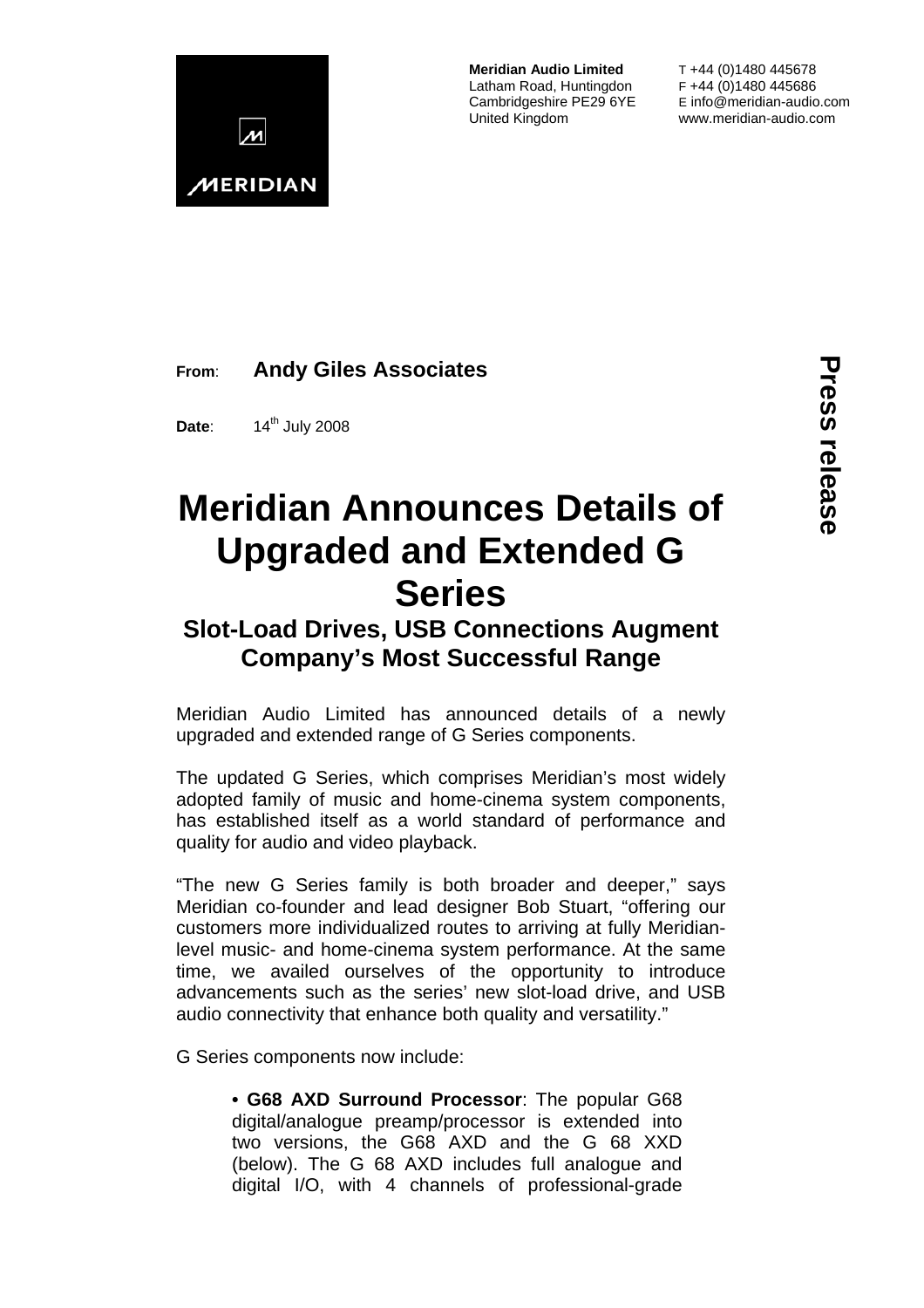balanced analogue output plus 10-channel unbalanced outputs, Meridian's powerful proprietary DSP engine, which implements Meridian Room Correction as well as the firm's renowned surround and ambience-recovery processes, and incorporates USB audio input for the last word in system extensibility and configurability. **Available: Now - £4995.00** 

**• G68 XXD Surround Processor**: The G68 XXD is identical to the AXD (above)—including USB digital connectivity—but supplies fully balanced analogue connections with 8-channel pro-grade balanced output to complement Meridian's uniquely capable digital I/O. **Available: Now - £4995.00** 

**• G61R Surround Processor**: The G61R expands upon the highly successful original G61, a compact, more accessibly priced but full-performance derivative of the G68 family, by implementing Meridian's acclaimed Room Correction processing and adding USB audio connectivity to the model's flexible analogue and digital I/O facilities.

## **Available: Now - £3500.00**

**• G92 DVD Player/Controller/Tuner**: The world's only legitimately high-end "system in a box," The G92 combines much of the functionality of the G61R with a fully integrated optical disc drive—the same superbperforming slot-load mechanism found in Meridian's astonishing G95 high-power DVD Receiver system and with Faroudja video processing offering HD 1080p output. The net result is truly state-of-the-art 5.1 channel home cinema from a single, sleek, marvellously usable component. HDMI output and onboard FM/AM tuner facilities complete the package, which requires only power amplifiers and speakers or better still, Meridian Digital Loudspeakers—to complete a superb multichannel system.

**Available: Now - £3895.00** 

#### **G92 DAB**

As above but with 1 x DAB/FM Tuner replacing 1 x AM/FM tuner **Available: Now - £4250.00**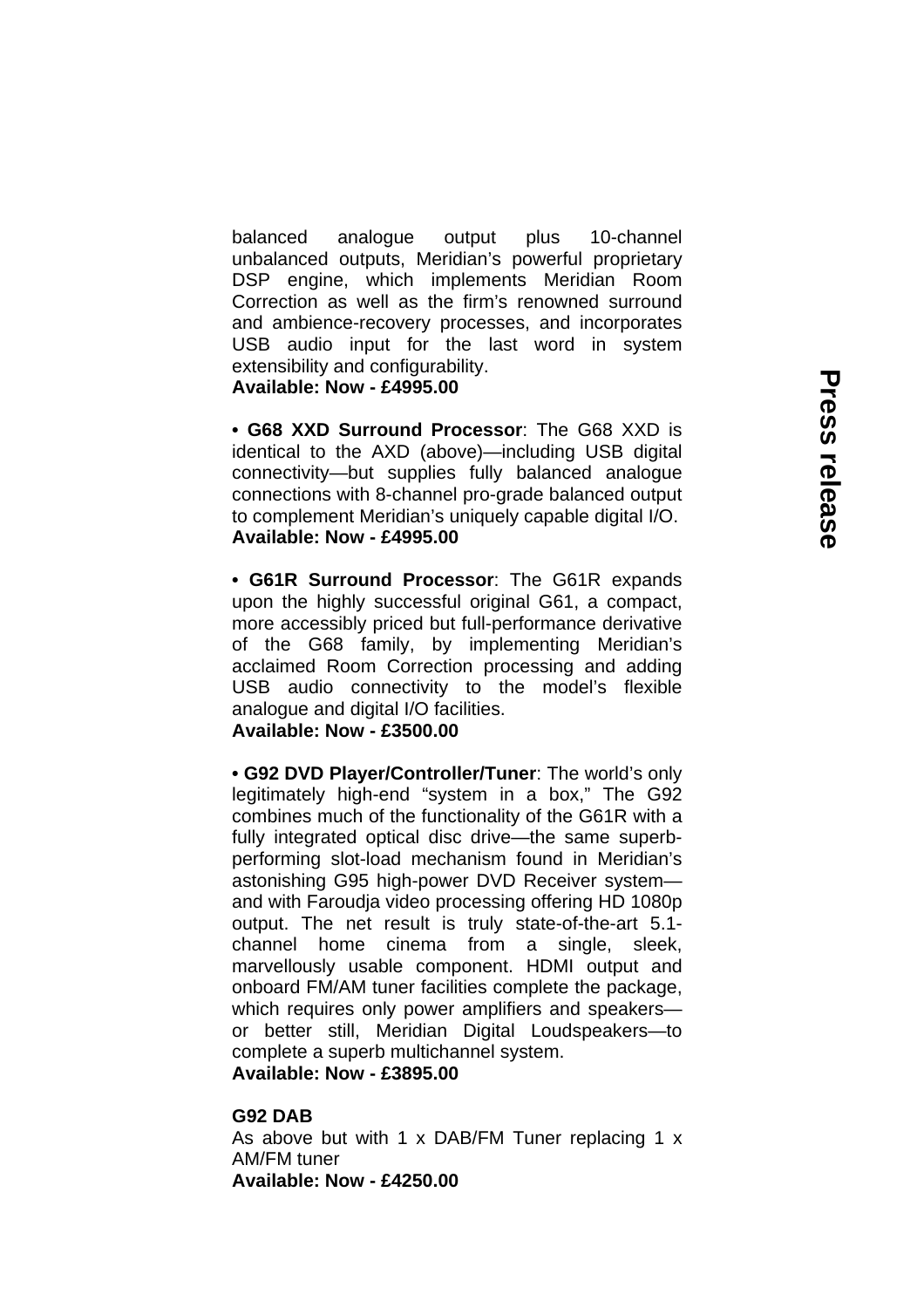**• G96 DVD Transport**: A new slot-loading optical disc drive (the same as found in the award-winning G95 DVD system) highlights Meridian's latest DVD design. The G96 plays DVD-Video and Compact Discs, and features HDMI video output that exploits Meridian and Faroudja digital video processing, for HD 1080p results that have repeatedly been judged the industry's finest consumer-video playback.

### **Available: Now - £3350.00**

**• G06.2 Compact Disc Player**: The G06.2 is one of two newly refined G Series CD players. It, too, adopts Meridian's slot-load disc-drive mechanism, and incorporates audiophile-grade circuits and topology developed from the award-winning G08, including fully Class A analogue stereo outputs, alongside Meridian's exclusively versatile digital outputs.

#### **Available: Now - £1695.00**

**• Compact Disc Player G08.2**: Evolved from the acclaimed Meridian 800 design, the new G08.2 delivers state-of-the-art music playback by way of fully balanced, professional-grade Class A analogue outputs (unbalanced analogue outs are also present), or via Meridian's refined digital-output connectivity. The same superb slot-load optical drive found throughout the new G Series components is on board the G08.2, whose performance is further enriched by Meridian's exclusive digital audio upsampling/reformatting, to 176.4kHz/24-bit, for unmatched musicality, transparency, and precision. **Available: Now - £2395.00** 

All prices are recommended retail and include VAT. Availability is subject to product demand fluctuations.

# **All information provided, including specifications, details and prices, are subject to change without notice.**

Visit Meridian Audio at: [http://www.meridian-audio.com](http://www.meridian-audio.com/)